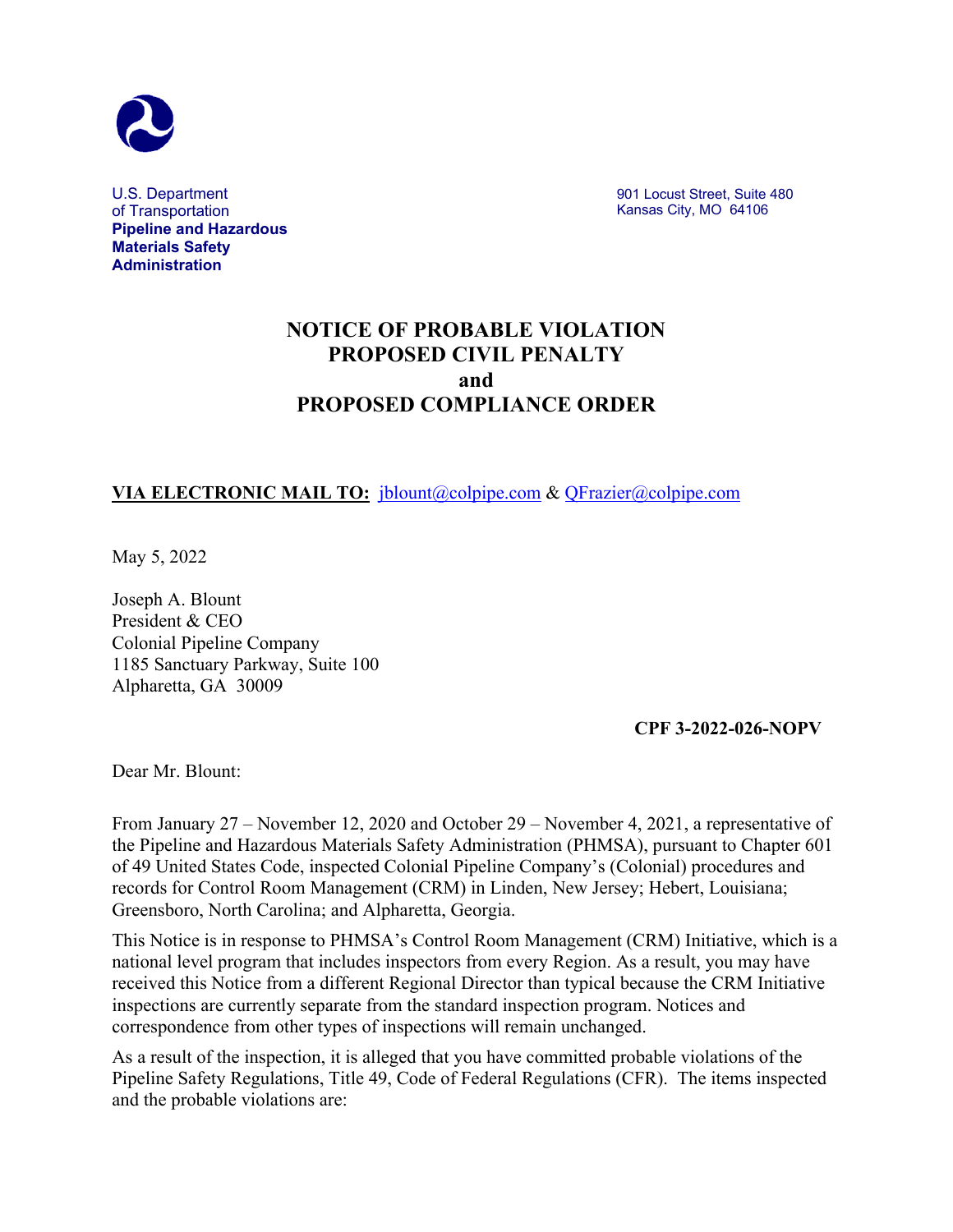#### **1. § 195.446 Control room management.**

**(a)** *General.* **This section applies to each operator of a pipeline facility with a controller working in a control room who monitors and controls all or part of a pipeline facility through a SCADA system. Each operator must have and follow written control room management procedures that implement the requirements of this section…The procedure required by this section must be integrated, as appropriate with the operator's written procedures required by §195.402…**

Colonial failed to follow its procedure, ADM-CPC-008 Rev.2 7/1/2019 Point-To-Point Verification, when documenting a point-to-point verification between SCADA displays and related field equipment, per  $\S 195.446(c)(2)$ , for 87 safety related pressure transmitter alarms for the Linden Station in calendar year 2019.

Page 2 of the procedure, titled Requirements, item 4 states "Documentation as evidence of pointto-point verification is required including the actual field parameters, as measured in the field, and the corresponding SCADA HMI display information. . . . Documentation will include data and names of individual involved in the verification." Item 7, on the same page, states, "All new points added to the SCADA system and or changes to the HMI display required point-to-point verification to ensure correct operation and functionality." Section 1.2, Explanation of adequate point-to-point verification, includes verification of the actual physical location and sequence among other devices and equipment at the location and verifying the data, information, and any control or alarm functions to/from the point are being accurately represented on all local HMI displays/SCADA system on which it resides.

Section 5, Pressure Transmitters and Analog Set-Points defines the analog values of HI (High) and HI-HI(Max) as Safety Related alarms. Section 5.5 states: "**NOTE** the as-found value for Point-to Point Verification documentation in SLM" (emphasis in original). Section 5.7 states: "**NOTE** the as-left value for Point-to-Point Verification documentation in SLM form (emphasis in original)"

Section 9.0 SLM Point-to-Point identifies the Safety Life Cycle Management (SLM) software application for documenting all safety related point-to-point testing. General steps for completing documentation for a safety related point/alarm (SRA) in SLM are included. Sections 9.4.5 and 9.4.6, identified as "Required Input Field(s)," require a value or set-point at which the device activates initiating alarm prior to maintenance, calibration, or repair.

Section 10.1 relates to record retention and states: "Completed point-to-point verifications are located in the SLM application…," followed by 10.1.2 stating, "Any other form of documented point-to-point verification is not considered as the official record and can be discarded after uploading to SLM."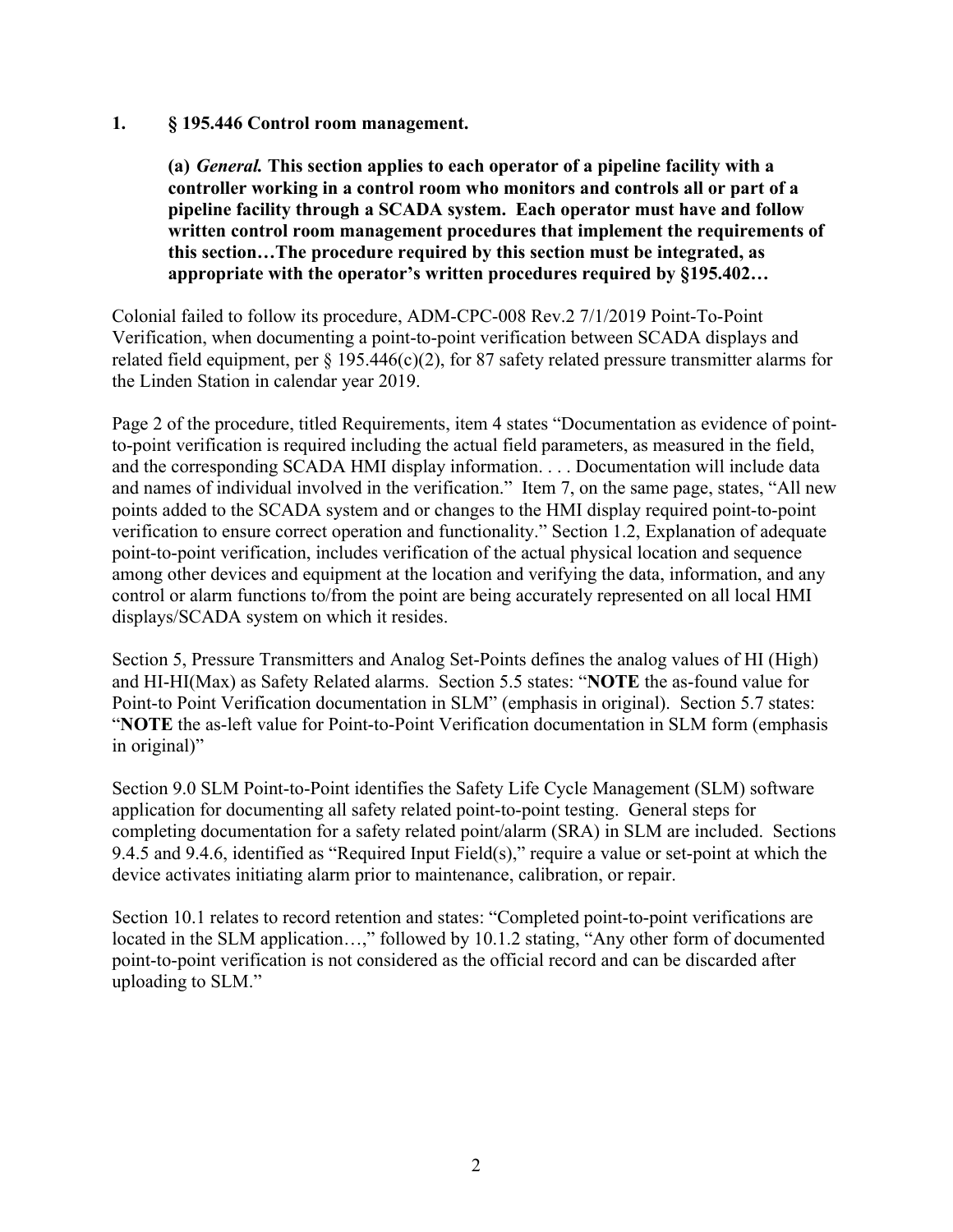A review of the Linden 2019 SRA point-to-point records identified 87 records for pressure transmitters where no documentation was entered for as-found/as-left field. This included 19 records for both addition of new equipment and modification of existing equipment which failed to meet the requirement of procedure ADM-CPC-008 Rev.2 7/1/2019 Point -to-Point Verification.

## **2. § 195.446 Control room management.**

**(a)** *General.* **This section applies to each operator of a pipeline facility with a controller working in a control room who monitors and controls all or part of a pipeline facility through a SCADA system. Each operator must have and follow written control room management procedures that implement the requirements of this section. The procedures required by this section must be integrated, as appropriate, with the operator's written procedures required by §195.402…** 

Colonial failed to follow their procedures when conducting and documenting point-to-point verifications in SLM for Safety Related Alarms (SRA) to ensure alarms are accurate and support safe pipeline operations, per  $\S 195.446(e)(1)$  and  $\S 195.428(d)$ . A review of 2019 SRA completed tests for Hebert, Linden, Alpharetta, and Greensboro identified either no documentation for as-found as-left conditions (cells were blank), or it was filled in with N/A or NA. These responses were inclusive for the SLM Reasons for the Point-to-Point related to Addition of New Equipment, Preventative Maintenance, and Modification of Existing Equipment.

A select review of SLM 2019 Point to Point and calibrations records for Hebert, Alpharetta, Linden, and Greensboro identified the following as-found/as-left data fields blank or marked NA or N/A: 1) Addition of New Equipment (All Types) Hebert 8 data points, Alpharetta 135 data points, Linden 34 data points, and none for Greensboro; 2) Preventative Maintenance (Pressure Transmitters/Switch-Hi Press/SD) Hebert 70 data points, Alpharetta 3 data points, Linden 88 data points, and Greensboro 5 data points; 3) Modification of Existing Equipment (Pressure Transmitters/Switch -Hi Press/SD) Hebert 28 data points, Alpharetta 3 data points, Linden 7 data points, none for Greensboro.

Additionally, a review of Alpharetta records for alarm descriptions "SRA- Max Tank," provided in a spreadsheet titled SRA Completed Tests for Alpharetta ACC from Jan-01-2019.xlsx*,* identified inconsistent results in the documentation. A Review of the "Reason for Point to Point" field from the record found some "as-found/as-left" results were entered as values, and other fields were completed with "NA" or "N/A," or with "NA" for the "as-found" field with a value entered for the "as-left" field.

Procedure ADM-CPC-008 Rev. 2 07/1/19 Section 1.0, Changes that Require Point-to-Point Verification, provides the conditions when a point-to-point verification is required. In the Requirements Section, item 7 states: "All new points added to the SCADA system and or changes to the HMI display require point-to-point. . . ." This is reiterated in Section 9.2.5.4.1 of the procedure. Item 4 of the Requirements section states: "Documentation as evidence of pointto-point verification is required including the actual field parameters, as measured in the field,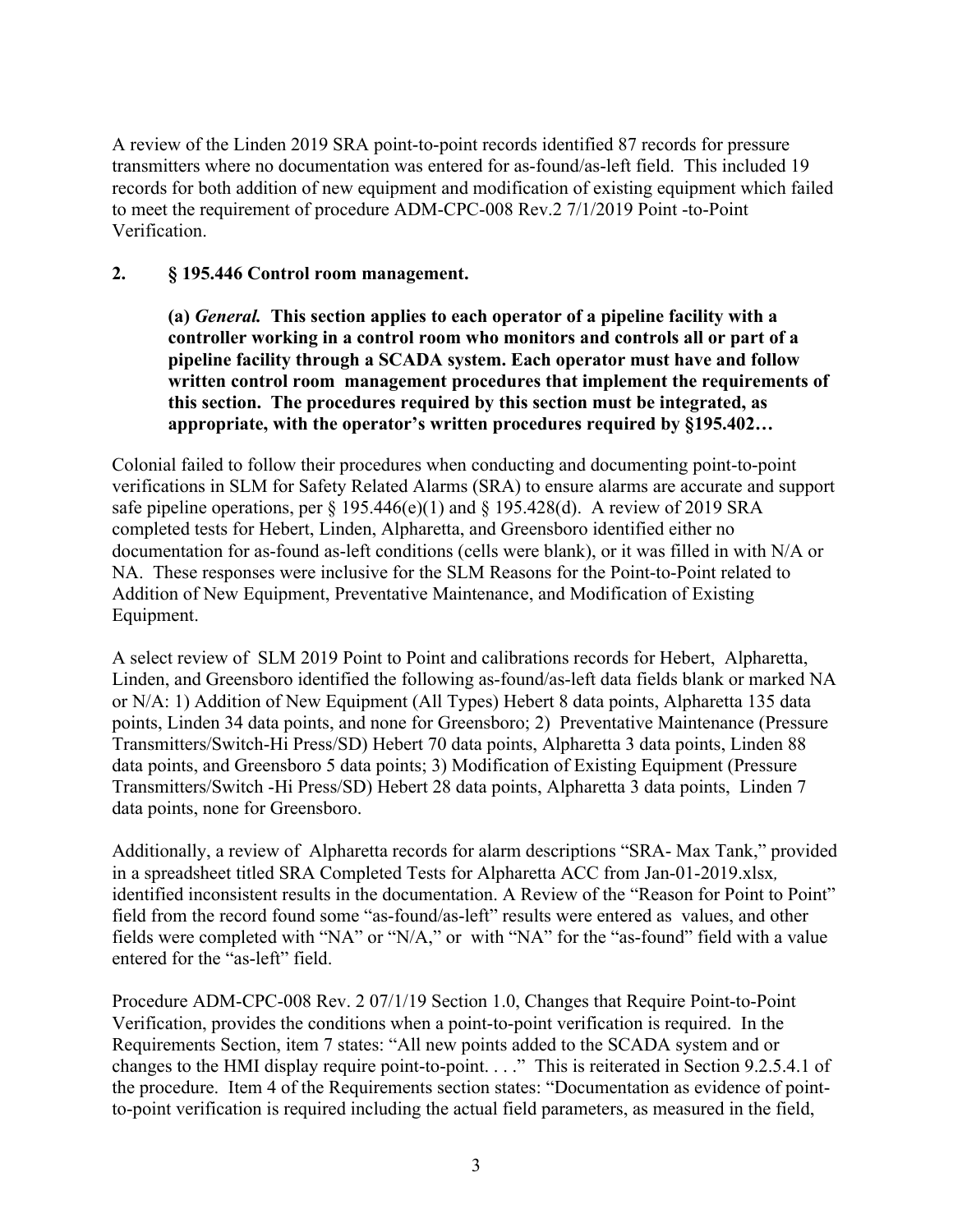and the corresponding SCADA HMI display information." Under section 1.1.2.1, equipment installation is defined as "addition of new field equipment into operations." Sections 1.1.2.2, Equipment replacement/repair, and 1.1.2.3 Equipment Maintenance, are defined as preventative maintenance specified in the Equipment Maintenance Manual. Section 5.0, Pressure Transmitters and Analog Set-Points, define analog values of HI (High) and HI-HI (Max) as safety related. The procedures of section 5 provide a process for verification, which includes documenting the as-found and as-left. Section 6.*0*, Pressure Switches, provides a similar process requiring documentation for as-found and as left. Section 9.0, SLM Point-to-Point Required Fields for SLM Point-to-Point Verification include: 9.4.5 Value "As Found" (Required Input Field) and 9.4.6 Value "As Left" (Required Input Field). There is no language in the procedure to leave a cell block blank or insert NA or N/A as a compliant response for as-found or as-left. Finally, Section 10.0, SLM Point-to-Point Verification Documentation Retention Policy states official records older than three years are purged.

The Safety Life Cycle Management (SLM) application is used to track point-to-point for safety related alarms (SRA). The Alpharetta SLM identifies 11 safety related devices; Block Relief/ Valves, Booster & Unit, CPM Leak Detection, Emergency Shut Down, Power System, Pressure Switch, Pressure Transmitter, Relief/Surge Breakout Tank, Safety, Sump and Tank. Hebert, Greensboro and Linden have similar devices, but not exact. All associated alarms are tagged SRA. Each device, when reviewed as a group, displays the same inconsistencies in the results as the SRA-Max Tank.

The records provided by Colonial represent SRA point to point completed in 2019 for Alpharetta, Greensboro, Linden, and Hebert. Dates with time stamps are included in the document of record. The procedure required point-to-point verifications with documentation of the values as-found and as-left. There was no consideration for no entry (blank spaces) or use of NA or N/A. Colonial failed to follow their procedures when conducting and documenting pointto-point verifications in SLM for Safety Related Alarms.

# **3. § 195.446 Control room management.**

**(a)** *General.* **This section applies to each operator of a pipeline facility with a controller working in a control room who monitors and controls all or part of a pipeline facility through a SCADA system. Each operator must have and follow written control room management procedures that implement the requirements of this section. . . .**

Colonial failed to complete and document verifications of alarm set-point and alarm descriptions in compliance with its procedures when associated field instruments were calibrated or changed, as required by  $\S$  195.446(e)(3), for 5 safety related points at the Greensboro facility. They also were not able to verify, for the years 2017, 2018, and 2019, all safety-related alarm set-point values and alarm descriptions were correct.

Procedure ADM-CPC-008 Rev.2, 7/1/19 Point-to-Point Verification of Safety Points section 10.1 states: "Completed point-to-point verifications are located in the Safety Life Cycle Management (SLM) application under the 'Reports' tab." Section 10.1.1 Official Record states: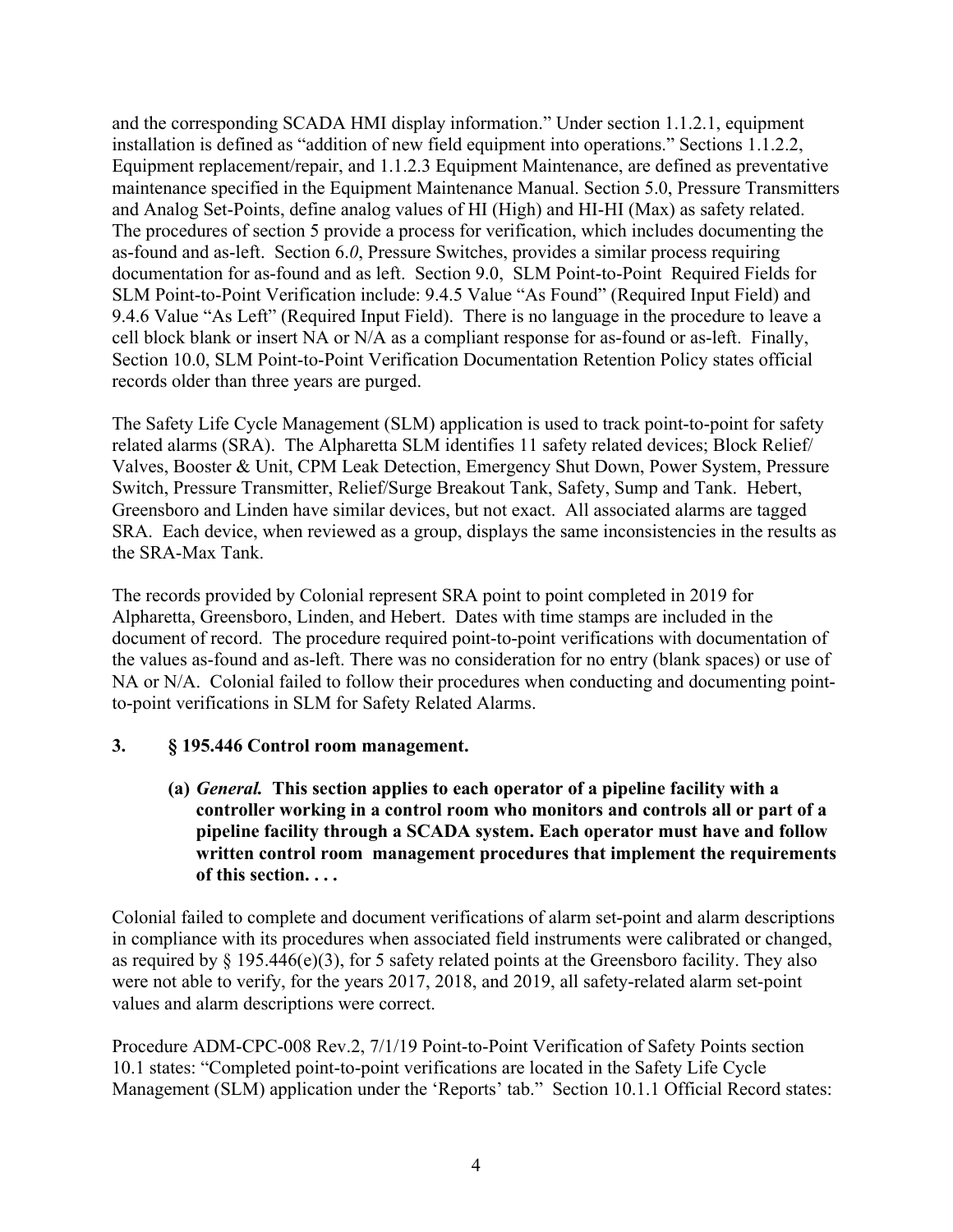"Purge records older than 3 years." Section 10.1.2 states: "Any other form of documented pointto-point verification is not considered as the official record and can be discarded after uploading to SLM." Section 1.1.2.3, defines "equipment maintenance" as conducting any preventative maintenance as specified within the Equipment Maintenance Manual. Sections 5 and 6 describe various field preventative maintenance and calibration type activities, as well as what information is required to be documented in SLM. These sections support compliance with the requirements of §195.428 for overpressure safety devices and overfill protection systems. Section 9 provides instructions on how to complete the documentation in SLM. Attachment C identifies a list of safety related points in Table 5.1 of the Equipment Maintenance Manual Section 5. It concludes with Attachment D Tables 5.2 and 5.3 – Safety Related Alarms Listed by Equipment Maintenance Procedures.

In a memo dated 5/21/19 from an Operations Analyst, Subject: Overdue SLM Points Report, the Operations Analyst provided a report listing overdue SLM points by system. This was followed up with an email by the Operations Analyst on 7/22/2019, Subject Overdue ACC SLM Points. This email identified roughly 2300 points overdue and possible reasons for the tests not taking place or being scheduled. An email on 12/11/2019 from the Manager CRM, Subject SLM P2P Testing – Past Due Test Records, identified that only 5 of 17 locations indicated 100% complete for P2P testing. An email dated 10/22/2020 from the Operations Analyst provides a list of points that are overdue for P2P in the SLM system. Five points were identified for the Greensboro location that were overdue for testing in the SLM system; one of which was a Leak Alarm.

Additionally, Colonial failed to provide records to demonstrate they verified correct safetyrelated alarm set-point values and alarm descriptions for all safety related alarms at least once each calendar year not to exceed 15 months. Colonial has safety related alarms that relate to tank levels and reliefs requiring annual calibration, as discussed above. However, there are other safety related alarms that the system manages outside of these alarms that must also be reviewed.

At the time of the inspection, and in a subsequent telephone call on June 24, 2021, Colonial believed they completed all the safety related alarm verifications, but they did not have adequate records to demonstrate compliance. Colonial has had multiple issues with their SLM application and employee documentation performance since it was implemented in 2017. Some of the issues included: employees not entering data into SLM, information not being maintained in the data base or presenting properly, and the application, per Colonial, not being well designed for Colonial's application.

While identifying and working through issues, Colonial filed a deviation on 12/3/2019 stating the reason for the deviation as, "P2P test records show concerns with annual SRA testing documentation in SLM. Potential for lack of sufficient test records for 3 years per the RRS." During the Hebert and Greesnboro inspection of May  $11 - 15$ , 2020, PHMSA identified that SRA records in SLM were not presenting in the database. The Manager CRM, believed it had something to do with the application and indicated he had been working with the contractor. On May 12, 2020, the Manager CRM reopened the original deviation adding the following comment, "Implemented new "checks and balances" to provide additional oversite of requiring testing and documentation."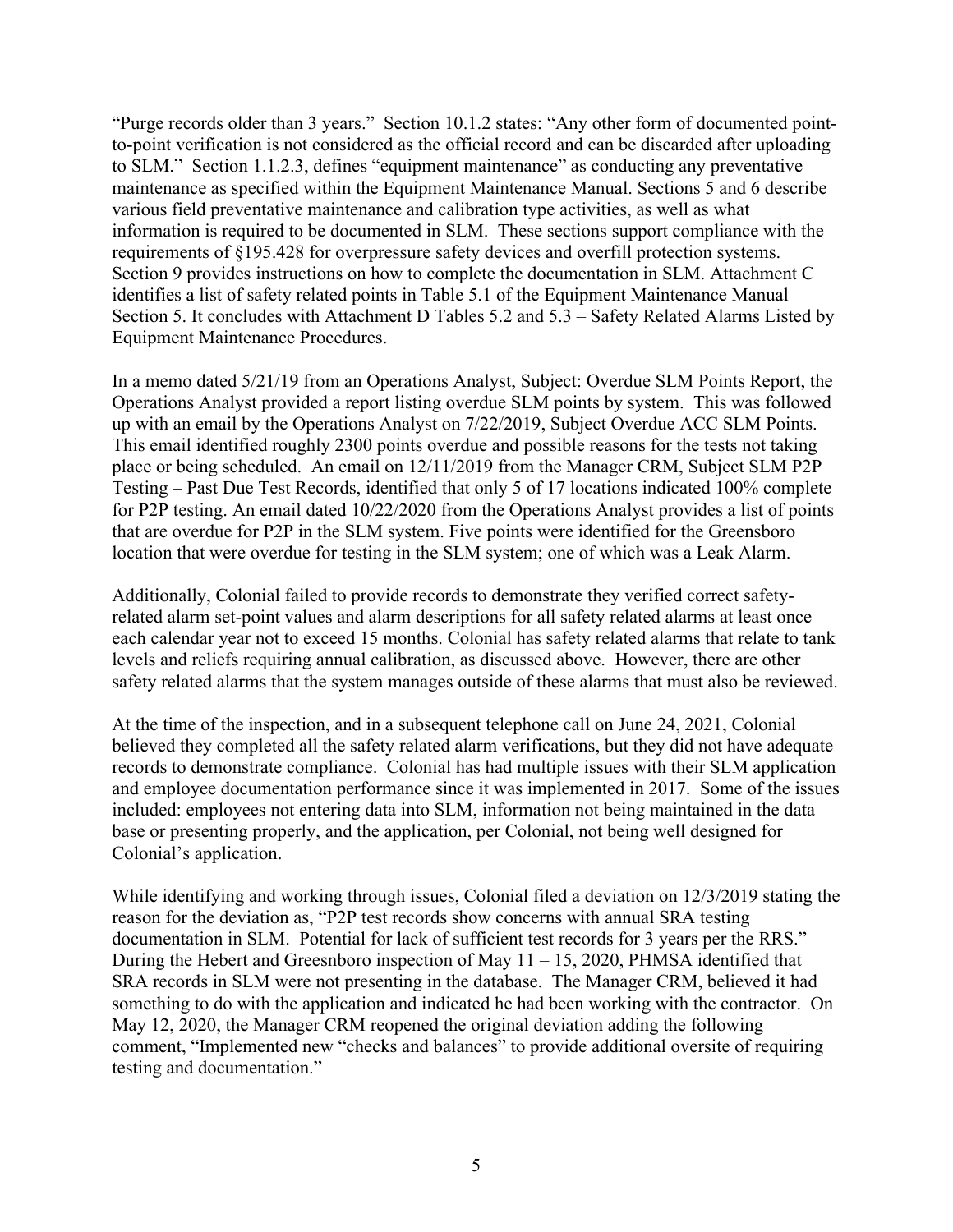Colonial failed to complete and document verifications of alarm set-point and alarm descriptions when associated field instruments were calibrated or changed for 5 safety related points.

# **4. § 195.446 Control room management.**

**(a)***General.* **This section applies to each operator of a pipeline facility with a controller working in a control room who monitors and controls all or part of a pipeline facility through a SCADA system. Each operator must have and follow written control room management procedures that implement the requirements of this section…**

Colonial pipeline failed to provide a procedure to satisfy the requirements of  $\S 195.446(e)(3)$  that require verification of the correct safety-related alarm set-point values and alarm descriptions when associated field instruments are calibrated or changed and at least once each calendar year not to exceed 15 months.

Colonial's CRM Procedure Revision 13.0: 7/02/20, in the section titled Alarm Management Plan, includes the language of § 195.446(e). This section also references Colonial's *Alarm Management Plan* (AMP) Revision 19: 7/10/20. The AMP section states the language of the regulation on page 4/80. In the section titled *Alarm System Point-to-Point Requirements,* item 2 states: "The operator must verify the correct safety-related alarm set-point values and alarm descriptions when associated field instruments are calibrated or changed at least once each calendar year, but at intervals not to exceed (15) months." The CRM procedure misstates the regulation by not including the word "and" in the part of the requirement following "calibrated or changed" and before "at least once each calendar year." This word "and" in § 195.446(e)(3) adds the additional requirement to review all points affecting safety, not just those changed or calibrated.

The ALM also referenced procedure ADM-CPC-008 Point-to-Point Verification revision 2: 7/1/19 which specifically addressed when point-to-points must be conducted. The procedure did not include the requirement for all points affecting safety to be reviewed or describe a process for the review. This procedure did not reference  $\S 195.446(e)(3)$ , but only provides compliance with  $\S 195.446(c)(2)$ .

# **5. § 195.446 Control room management.**

**(c)** *Provide adequate information.* **Each operator must provide its controllers with the information, tools, processes and procedures necessary for the controllers to carry out the roles and responsibilities the operator has defined by performing each of the following:**

**(1)…**

**(3) Test and verify an internal communication plan to provide adequate means for manual operation of the pipeline safely, at least once each calendar year, but at intervals not to exceed 15 months;**

Colonial failed to test and verify its internal communication plan to provide adequate means for manual operation of the pipeline at Linden and Hebert in 2017, 2018, and 2019 , at Greensboro in 2018 and 2019, Alpharetta in 2017, Baton Rouge, Collins and Charlotte in 2018, 2019, 2020.

Colonial had four procedures that relate to some type of communication loss: AOP-CPC-J32 and EOP-CPC-K30 for field operations, and AOP-CC-J32 and EOP-CC-J32 for the Alpharetta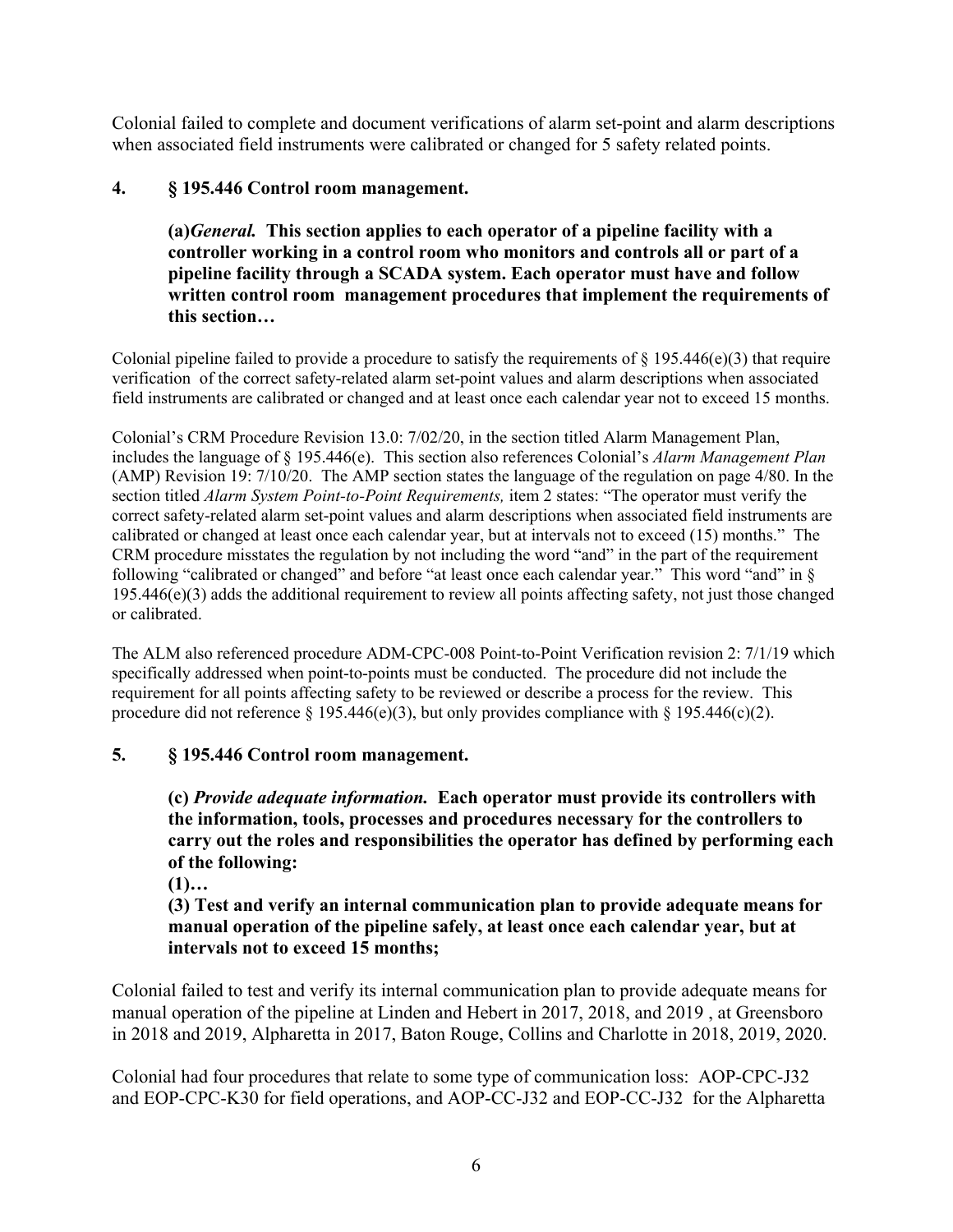control center. There is also the document Control Room Management Manual Operation of a Pipeline System. This document references the identified AOP and EOP procedures. The CRM Plan, Revision 12.0: 1/15/20, and the CRM Plan Revision 13.0: 7/2/20, state: "Due to the complexity of CPC's operations system and rarity of such events, CPC does not have a specific internal communication plan for manual operation and will not operate a line or system manually without prior implementation of an internal communication plan." For all practical purposes, this is Colonial's plan.

The CRM Plans, versions 12.0 and 13.0, also state: "Testing and verification of internal communications and manual operations procedures for a controlled shutdown of the pipeline(s) in the event of a loss of SCADA and/or voice communications shall be conducted at least each calendar year, not to exceed (15) months." This sentence, does not meet the requirement of §195.446 (c)(3), which requires the operator to "[t]est and verify an internal communication plan to provide adequate means for manual operation of the pipeline safely." This section is not intended to just shut down the pipeline in Colonial's case, but includes monitoring and manual operation of the pipeline, which may include manual shut down and/or start up in the event of SCADA loss as well as a method for leak detection.

Colonial does not have a compliant plan to be used for an annual test/drill at least once each calendar year, not to exceed 15 months. Their procedure describes a condition where they will continue to operate the pipeline, by dispatching field personal to locations and having them report to the controller on a periodic basis. Colonial indicated if they had a complete loss of communication they would shut down and write a specific operating procedure. Colonial further indicated for Hebert, Greensboro, and Linden they had no events where they had a complete loss of SCADA and voice where they needed to shut down and write special procedures. Colonial does not have a specific plan for these events. Colonial is not exempt from having and testing a plan for manual operations, which includes monitoring and shutdown, to be completed once each calendar year, not to exceed 15 months.

Respondent's failure to test and verify its internal communication plan contributed to consequences that occurred when, on May 7, 2021, Colonial Pipeline was the victim of a cyberattack which required the immediate shutdown of the entire pipeline system. After evaluating operating characteristics/limitations throughout the system, as well as societal impact, Colonial identified several main and stub lines for manual restart prioritization and began developing Line/Segment-specific procedures for manual operation. On May 9, 2021, the first of several incremental and segregated restarts of various pipeline segments commenced, with a full system restart achieved on May 12, 2021. The pipeline shutdown impacted numerous refineries' ability to move refined product, and supply shortages created wide-spread societal impacts long after the restart. Since Respondent had not tested and verified an internal communication plan when the cyber-attack occurred, as was required by the regulation, Respondent was not prepared for manual restart and manual operation of its pipeline. Colonial Pipeline's ad-hoc approach toward consideration of a "manual restart" created the potential for increased risks to the pipeline's integrity as well as additional delays in restart, exacerbating the supply issues and societal impacts.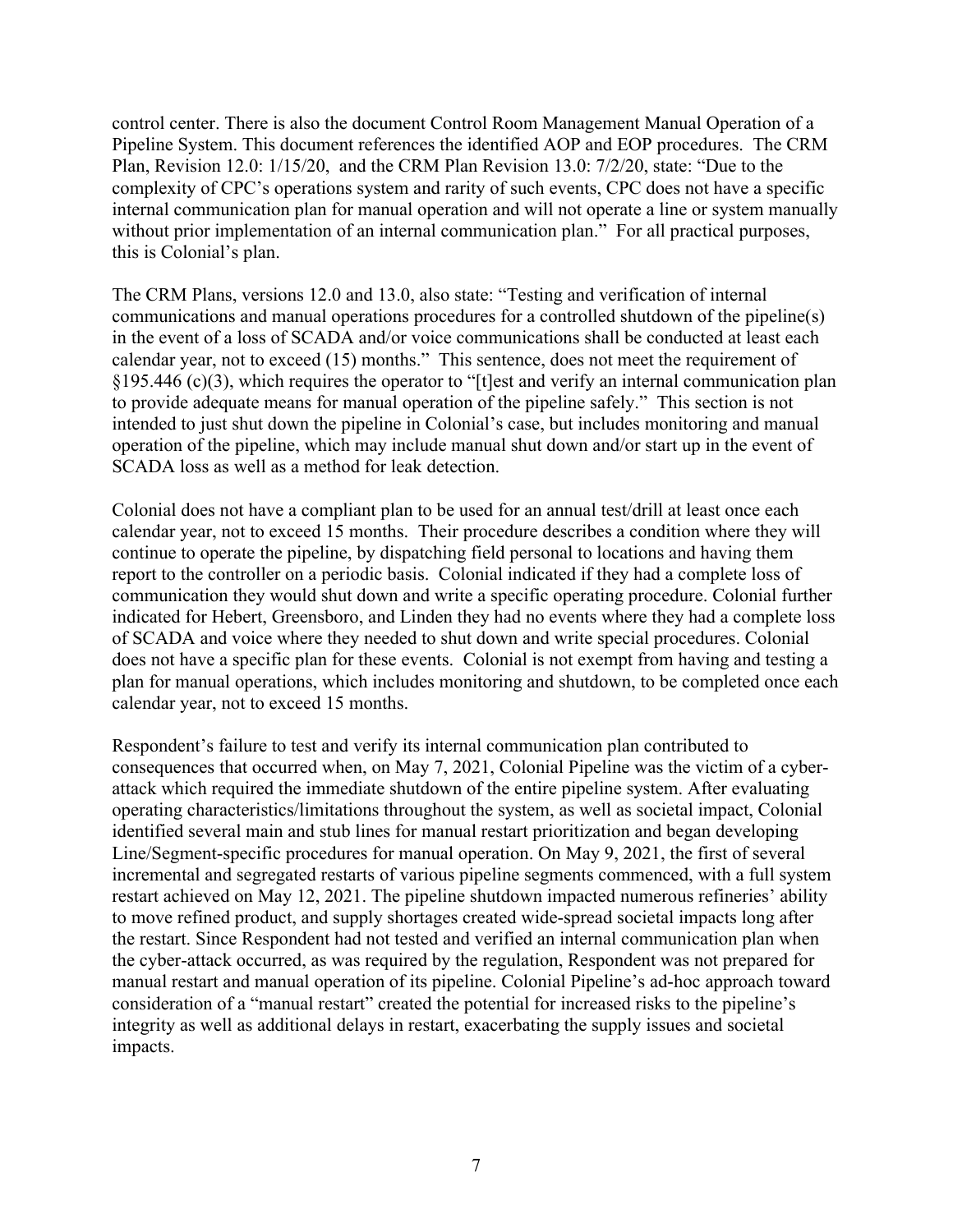#### **6. § 195.446 Control room management.**

*(c) Provide adequate equipment.* **Each operator must provide its controllers with the information, tools, processes and procedures necessary for the controllers to carry out the roles and responsibilities the operator has defined by preforming each of the following:**

**(1)…**

**(4) Test any backup SCADA systems at least once each calendar year, but at intervals not to exceed 15 months;** 

Colonial failed to test the SCADA backup servers at the Linden, Hebert, and Greensboro field operations control rooms at least once each calendar year, but at intervals not to exceed 15 months, for the years 2017, 2018, and 2019, in compliance with its operating procedures and § 195.446(c)(4).

Colonial employed an iFix SCADA system for all its field control rooms, which included Linden, Greensboro, and Hebert. The iFix is operated using two servers set up to run in parallel real time (the server clocks are synchronized). One server was considered primary and the other secondary. If the primary server fails, the secondary server almost instantaneously picks up the operation. This was intended to set up a seamless transition to avoid disruption to the control room operation of the pipeline. In a document titled "Controls Engineering Approach/Philosophy to HMI Field Controls," Revision 2.0: 11/2/17, Colonial established that the secondary server at the field locations was "redundant" and the redundancy includes "HMI server, client, driver, and network redundancy."

Based on this document, Colonial, in the document Control Room Management Plan, Revision 12.0: 1/15/20, took the position that, "Field Control Rooms utilized control systems that do not meet the requirement for having and maintaining a backup SCADA system." Colonial, therefore, did not test the field SCADA servers.

Section §195.446 does not require an operator to have a backup SCADA system, but it does require that, if they have a backup SCADA system, the system must be tested. The pair of SCADA servers, employed in Colonial's field control room operation, are elements in the SCADA system. The SCADA system does not require both servers to be functional for the system to operate. The secondary server is in place to take over for the primary receiver if the primary server fails. If both servers fail, the SCADA system cannot operate. The secondary server is the backup to the primary server and provides the same operational functionality as the primary server in the event of a failure of the primary server. Therefore, the designation of "redundant" does not exempt the backup server from testing to comply with §195.446(c)(4).

After PHMSA inspectors identified this issue, Colonial developed procedures and performed tests of their servers to meet the requirements of this section.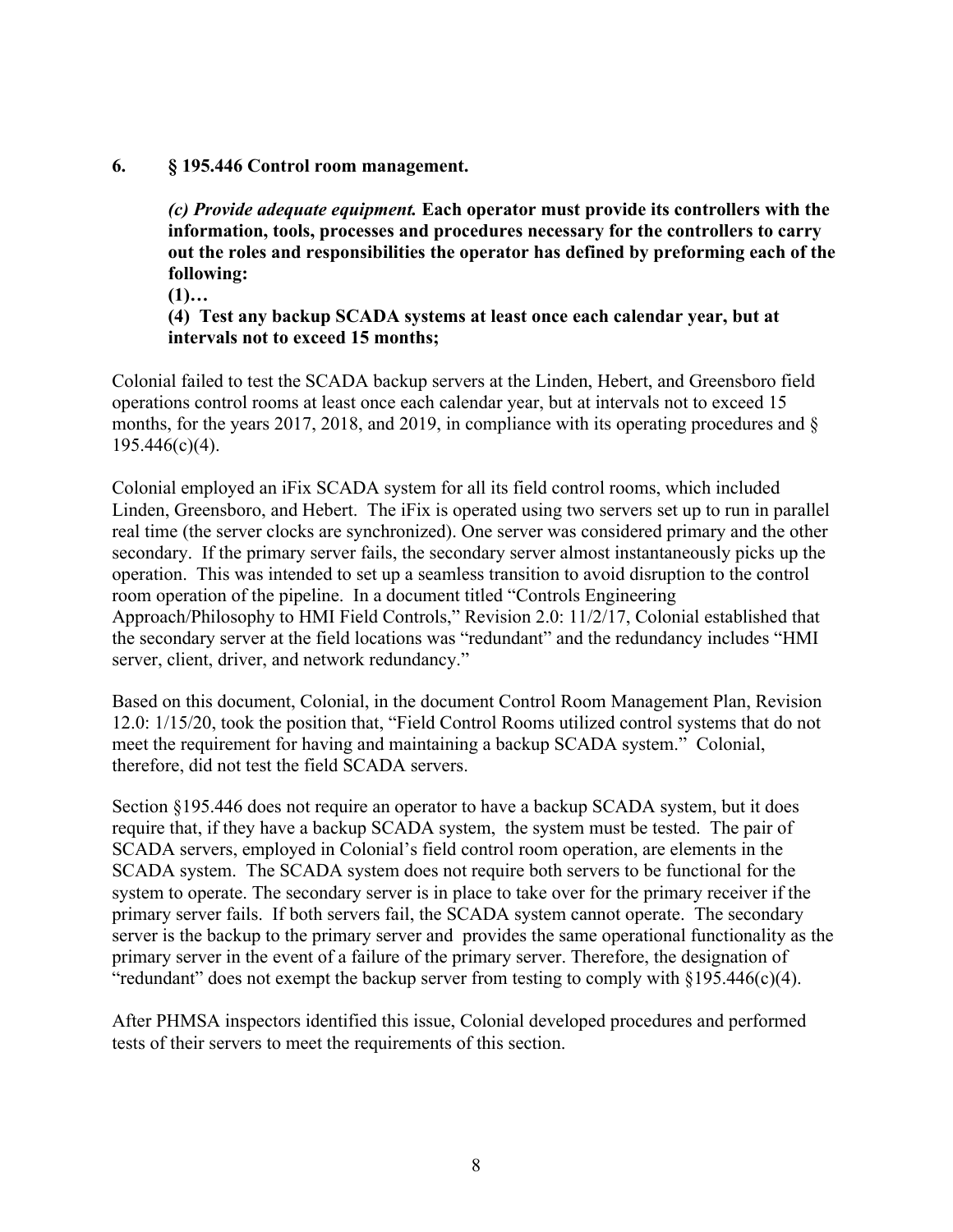#### **7. § 195.446 Control room management.**

**(e)** *Alarm management.* **Each operator using a SCADA system must have a written alarm management plan to provide for effective controller response to alarms. An operator's plan must include provisions to:**

**(1) . . . .**

**(2) Identify at least once each calendar month points affecting safety that have been taken off scan in the SCADA host, have had alarms inhibited, generated false alarms, or that have had forced or manual values for periods of time exceeding that required for associated maintenance or operating activities;**

Colonial for Greensboro, Hebert and Linden failed to identify and record, at least monthly, all points affecting safety that had been taken off scan in the SCADA host; all points that have had alarms inhibited; or that have had forced or manual values for periods of time exceeding that required for associated maintenance or operating activities, per  $\S 195.446(e)(2)$ , for the years 2017, 2018 and 2019.

Colonial, during the inspection, stated that Controllers do not have the ability to change SCADA points in such a manner, and only the field or SCADA engineers (approved by a manager) could do this work. The regulation for identification of inhibited points, false alarms, or forced or manual values for points is not limited to only controller actions. All SCADA systems have the capability of taking a point off-scan. Colonial did maintain a file on their SharePoint site titled "Disabled Safety Points Tracking Log" for these events.

There was no attempt to review the SCADA logs or SharePoint log monthly, as evidence by the lack of records. There were no records to evidence any monthly review for points off scan, point that have had alarms inhibited, or that have had forced or manual values for period of time exceeding that required for associated maintenance or operating activities.

#### Proposed Civil Penalty

Under 49 U.S.C. § 60122 and 49 CFR § 190.223, you are subject to a civil penalty not to exceed \$239,142 per violation per day the violation persists, up to a maximum of \$2,391,412 for a related series of violations. For violation occurring on or after May 3, 2021 and before March 21, 2022, the maximum penalty may not exceed \$225,134 per violation per day the violation persists, up to a maximum of \$2,251,334 for a related series of violations.

For violation(s) occurring on or after January 11, 2021 and before May 3, 2021, the maximum penalty may not exceed \$222,504 per violation per day the violation persists, up to a maximum of \$2,225,034 for a related series of violations. For violation occurring on or after July 31, 2019 and before January 11, 2021, the maximum penalty may not exceed \$218,647 per violation per day the violation persists, up to a maximum of \$2,186,465 for a related series of violations. For violation occurring on or after November 27, 2018 and before July 31, 2019, the maximum penalty may not exceed \$213,268 per violation per day, with a maximum penalty not to exceed \$2,132,679. For violation occurring on or after November 2, 2015 and before November 27,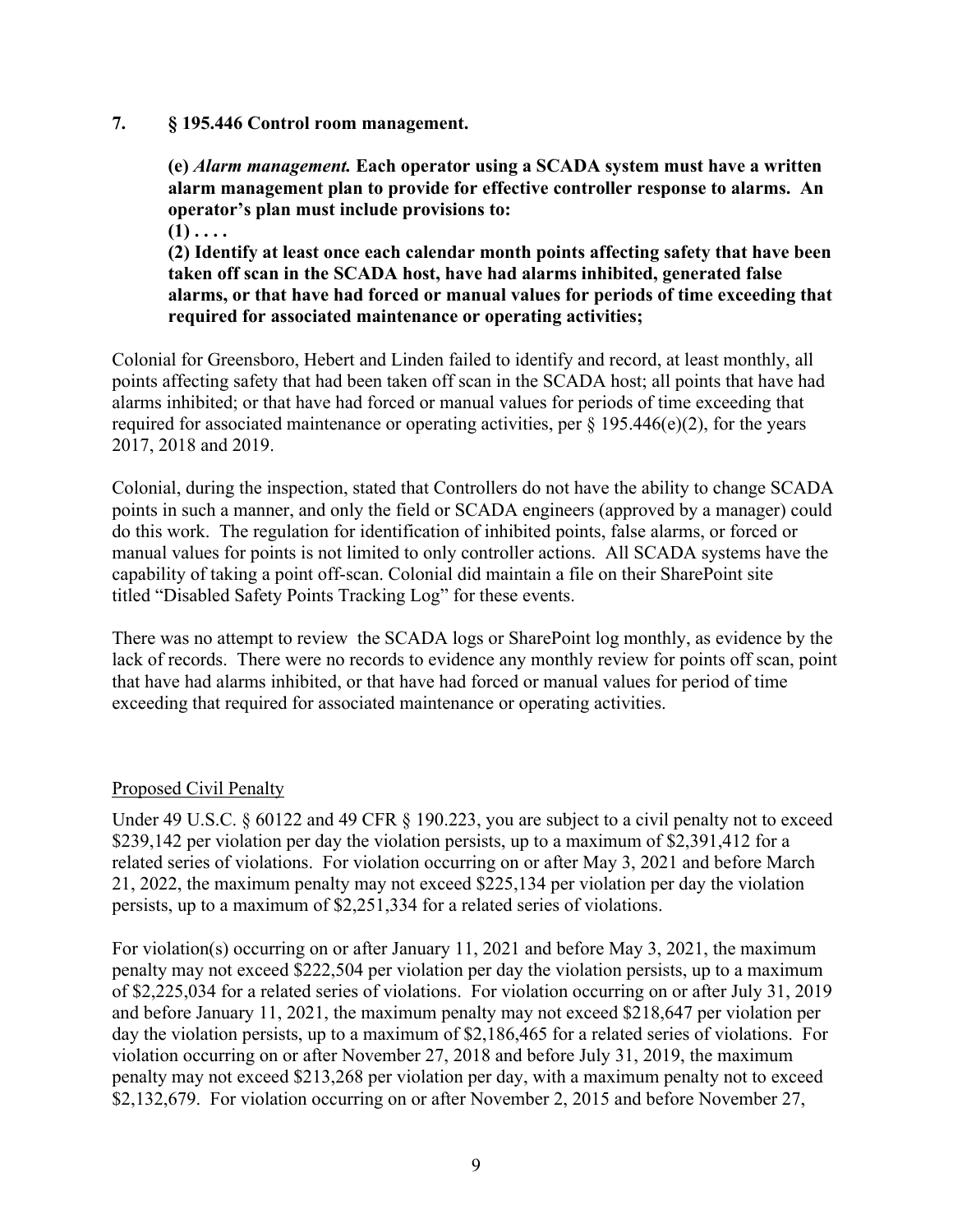2018, the maximum penalty may not exceed \$209,002 per violation per day, with a maximum penalty not to exceed \$2,090,022.

We have reviewed the circumstances and supporting documentation involved for the above probable violations and recommend that you be preliminarily assessed a civil penalty of \$986,400 as follows:

| Item number | PENALTY   |
|-------------|-----------|
|             | \$31,100  |
|             | \$31,700  |
| 3           | \$31,700  |
| 5           | \$846,300 |
|             | \$45,600  |

## Warning Item

With respect to item 6 we have reviewed the circumstances and supporting documents involved in this case and have decided not to conduct additional enforcement action or penalty assessment proceedings at this time. We advise you to promptly correct this item. Failure to do so may result in additional enforcement action.

# Proposed Compliance Order

With respect to items 1, 2, 3, 4, 5, and 7, pursuant to 49 U.S.C. § 60118, the Pipeline and Hazardous Materials Safety Administration proposes to issue a Compliance Order to Colonial Pipeline. Please refer to the *Proposed Compliance Order*, which is enclosed and made a part of this Notice.

#### Response to this Notice

Enclosed as part of this Notice is a document entitled *Response Options for Pipeline Operators in Enforcement Proceedings*. Please refer to this document and note the response options. All material you submit in response to this enforcement action may be made publicly available. If you believe that any portion of your responsive material qualifies for confidential treatment under 5 U.S.C. 552(b), along with the complete original document you must provide a second copy of the document with the portions you believe qualify for confidential treatment redacted and an explanation of why you believe the redacted information qualifies for confidential treatment under 5 U.S.C. 552(b).

Following the receipt of this Notice, you have 30 days to submit written comments, or request a hearing under 49 C.F.R. § 190.211. If you do not respond within 30 days of receipt of this Notice, this constitutes a waiver of your right to contest the allegations in this Notice and authorizes the Associate Administrator for Pipeline Safety to find facts as alleged in this Notice without further notice to you and to issue a Final Order. If you are responding to this Notice, we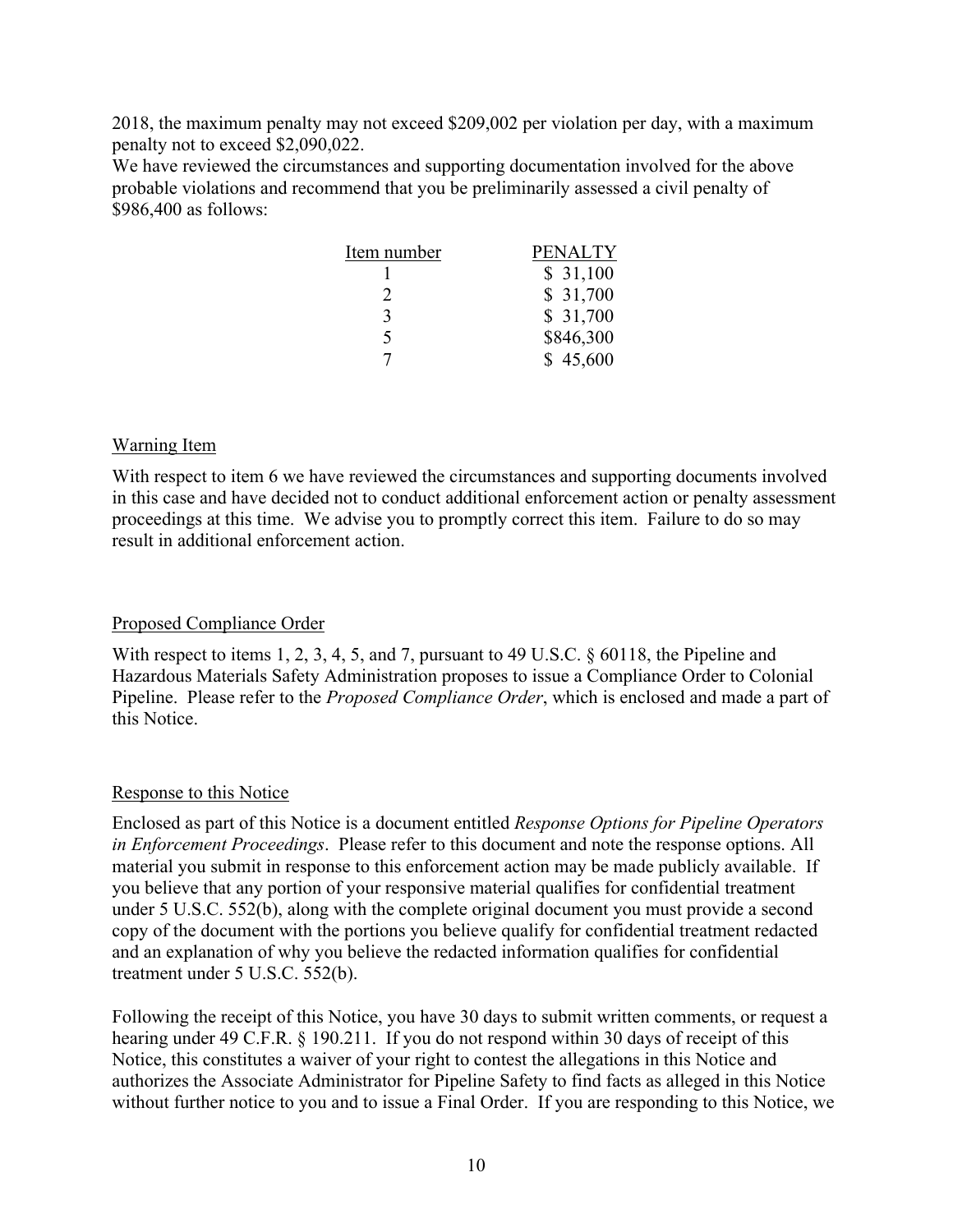propose that you submit your correspondence to my office within 30 days from the receipt of this Notice. This period may be extended by written request for good cause.

In your correspondence on this matter, please refer to **CPF 3-2022-026-NOPV** and, for each document you submit, please provide a copy in electronic format whenever possible.

Sincerely,

# GREGORY ALAN OCHS Digitally signed by GREGORY ALAN OCHS

Gregory A. Ochs Director, Central Region, Office of Pipeline Safety Pipeline and Hazardous Materials Safety Administration

cc: Quintin Frazier, Director, Pipeline Compliance [QFrazier@colpipe.com](mailto:QFrazier@colpipe.com)

Enclosure: *Response Options for Pipeline Operators in Enforcement Proceedings*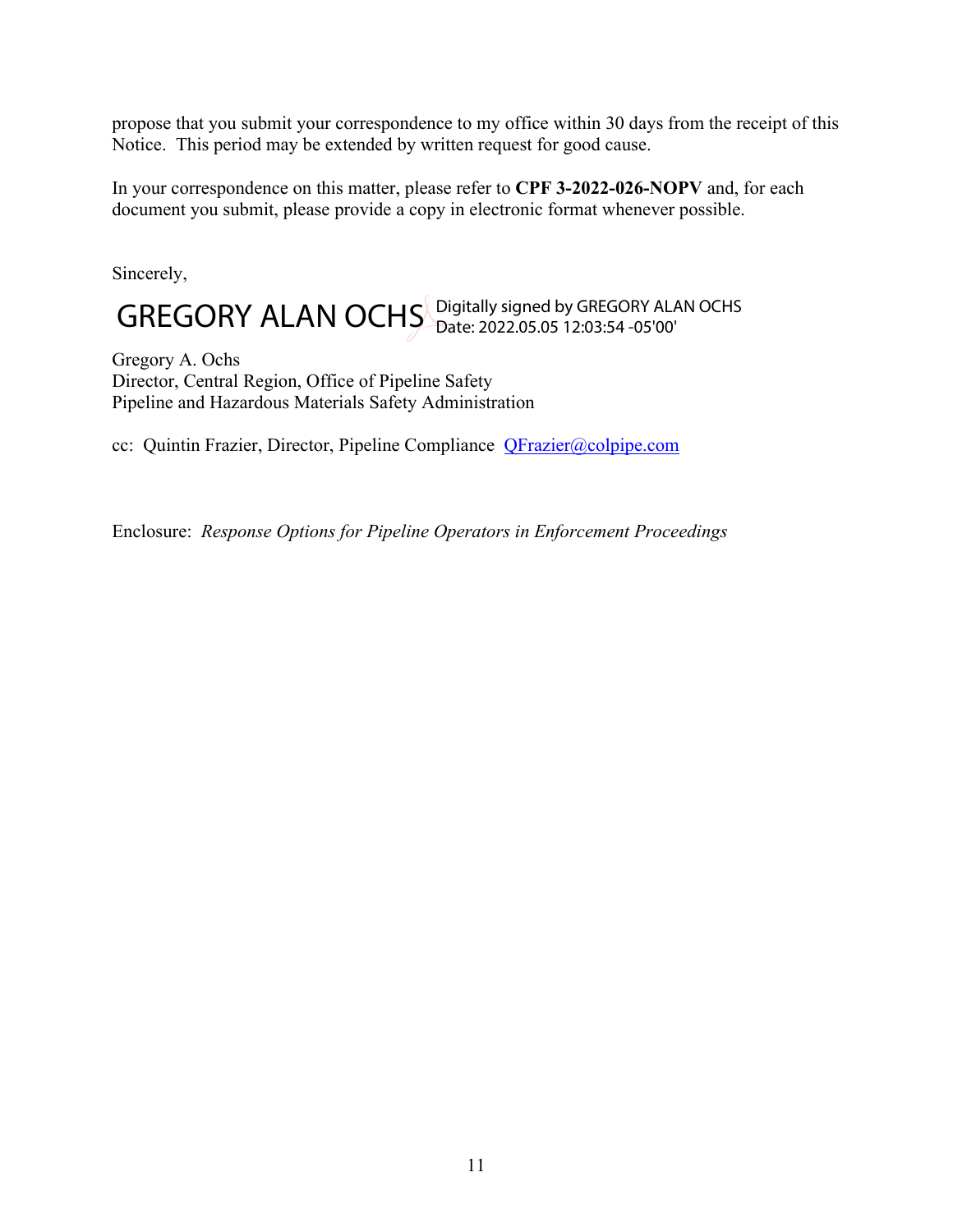# **PROPOSED COMPLIANCE ORDER**

Pursuant to 49 United States Code § 60118, the Pipeline and Hazardous Materials Safety Administration (PHMSA) proposes to issue to Colonial Pipeline a Compliance Order incorporating the following remedial requirements to ensure the compliance of Colonial Pipeline with the pipeline safety regulations:

- A. In regard to Item Numbers 1, 2, 3, and 4 of the Notice pertaining to deficiencies identified in procedures, activity and documentation related to point to point verification utilizing the SLM application for SRA points and alarms, Colonial Pipeline must complete the following:
	- a. Correct the SLM database application to maintain records for "as-found/as left" information.
	- b. Establish procedures for all points affecting safety, whose alarm set points and descriptions are verified through SLM to provide controllers and field personnel with clear steps and roles and responsibilities to complete the verification and documentation in SLM.
	- c. Establish a procedure for documenting appropriate response to "as found/as left" for those devices that a numeric response may not be appropriate.
	- d. Develop a process for management control system to monitor and manage the verification dates for all SRA points in SLM, to verify compliance with 195.446(e)(3).
	- e. Develop a procedure to verify the correct alarm set-points values and alarm descriptions are reviewed at least once each calendar year not to exceed 15 months for points not related to those that have been calibrated or changed;
	- f. Develop, outside of SLM, a Point to Point process, for points affecting safety, related to new or moved points, to thoroughly test and document the verification 195within 180 days of receipt of the Final Order. Please provide documentation of completion of this item to Director, Central Region within this timeframe. If the operator wishes to consider an alternative to SLM, then consultation with PHMSA will be expected.
- B. In regard to Item Numbers 5 of the Notice pertaining to deficiencies identified in testing and verifying Colonial's internal communication plan, Colonial Pipeline must complete the following: Test and verify its internal communication plan to provide adequate means for manual operation for all Colonial control rooms (includes Alpharetta and field) within 90 days of receipt of the Final Order. Please provide documentation of completion of this item to Director, Central Region within this timeframe.
- C. In regard to Item Number 7 of the Notice pertaining to deficiencies identified in failing to identify and record monthly, all points affecting safety that have been taken off scan in the SCADA host, all points that have had alarms inhibited or, that have had forced or manual values for periods of time exceeding that required of associated maintenance or operating activities, Colonial Pipeline must complete the following for Hebert, Linden, Greensboro:
	- a. Develop procedures for the field control rooms that includes reports for points taken off scan in the SCADA host, have had alarms inhibited in both SCADA and field PLCs or RTUs points that report alarms to the controllers, points that have forced or manual values in the SCADA host and field PLCs or RTUs that report information to the controller.